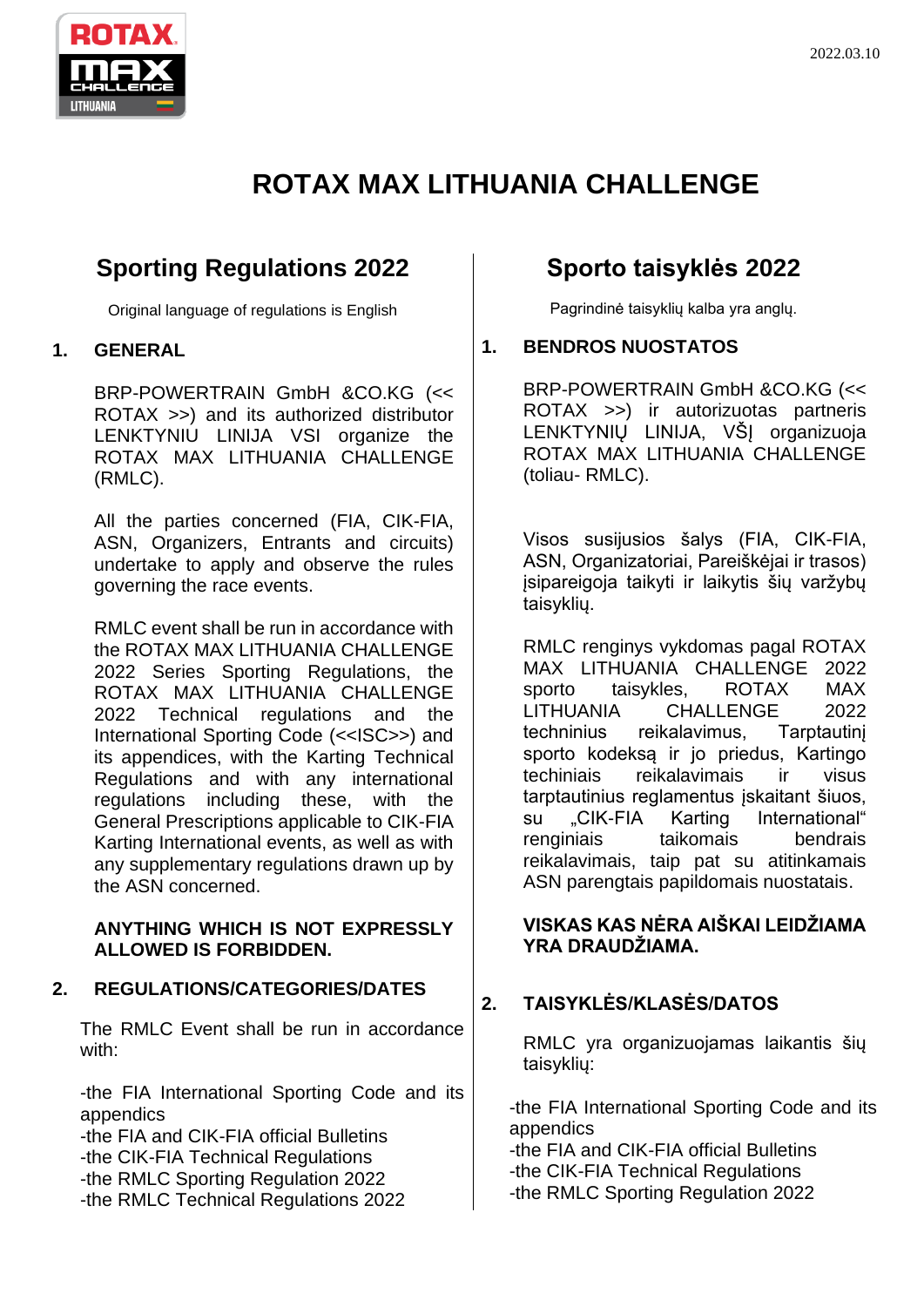

-the official Bulletins

### **2.1Classes**

MicroMax**,** MiniMax, Junior Max, Senior Max, DD2 and DD2 Masters.

It is not allowed that 2 classes are racing together in the same race, except if the 2 classes are next to each other regarding age (Micro/Mini, Mini/Junior, Junior/Max or Max/DD2, DD2/DD2 Masters).

**If the driver qualifies slower than 107% from his class winner, the organizer keeps the right to exclude the driver from the race. In case of Micro class, special "Nano" session CAN be organized for all 107%+ drivers. Nano session karts must fully comply with all MicroMax class regulations. These drivers are classified after the last MicroMax class drivers.**

### **2.2RMLC calendar and race events**

1)..23.04 – VILNIUS; BONUS 28.05 – ŠIAULIAI; 2) 04.06 – ŠIAULIAI (NORDIC); 3) 25.06 – KURŠĖNAI;

- 4) 06.08 SMALININKAI;
- 5) 10.09 ŠIAULIAI;
- 6) 08.10 ANYKŠČIAI.

### **3. LICENCES / AGE LIMITS / DATES / ENTRIES**

#### **3.1 Allowed licenses**

All licenses hereafter have to be issued by an ASN which is member of CIK/FIA. For all RNC classes International license grade G, F, E or National Kart license N is required.

### **3.1.1 Nation representation at RMGF**

Each participant of the ROTAX MAX GRAND FINALS (RMGF) represents the nation who's ASN has issued him the

-the RMLC Technical Regulations 2022 -oficicialūs biuleteniai.

### **2.1Klasės**

MicroMax**,** MiniMax, Junior Max, Senior Max, DD2 and DD2 Masters.

Dvi klasės negali būti sujungtos tarpusavyje į vieną važiavimą, nebent jos yra viena šalia kitos pagal vairuotojų amžių (Micro/Mini, Mini/Junior, Junior/Max arba Max/DD2, DD2/DD2 Masters).

**Jei lenktynininkas kvalifikuojasi lėčiau nei 107% nuo savo klasės lyderio laiko, organizatorius pasilieka teisę pašalinti lenktyniniką iš varžybų. Micro klasėje tokiems 107%+ dalyviams gali būti organizuojamas atskiras važiavimas. "Nano" važiavime kartai turi pilnai atitikti MicroMax klasės techninius reikalavimus. Šie lenktynininkai yra klasifikuojami po paskutinių MicroMax klasės lenktynininkų.**

### **2.2 RMLC kalendorius ir renginiai**

1)..23.04 – VILNIUS; BONUS 28.05 – ŠIAULIAI; 2) 04.06 – ŠIAULIAI (NORDIC); 3) 25.06 – KURŠĖNAI; 4) 06.08 – SMALININKAI; 5) 10.09 – ŠIAULIAI; 6) 08.10 – ANYKŠČIAI.

### **3. LICENCIJOS/ AMŽIUS / DATOS / PARAIŠKOS**

### **3.1 Tinkamos licencijos**

Visos toliau nurodytos licencijos turi būti išduotos ASN, kuri yra CIK / FIA narė. Visoms RMLC klasėms reikalinga Tarptautinė licencijų klasė G, F, E arba Nacionalinė N licencija.

**3.1.1 Šalis atstovaujama RMGF**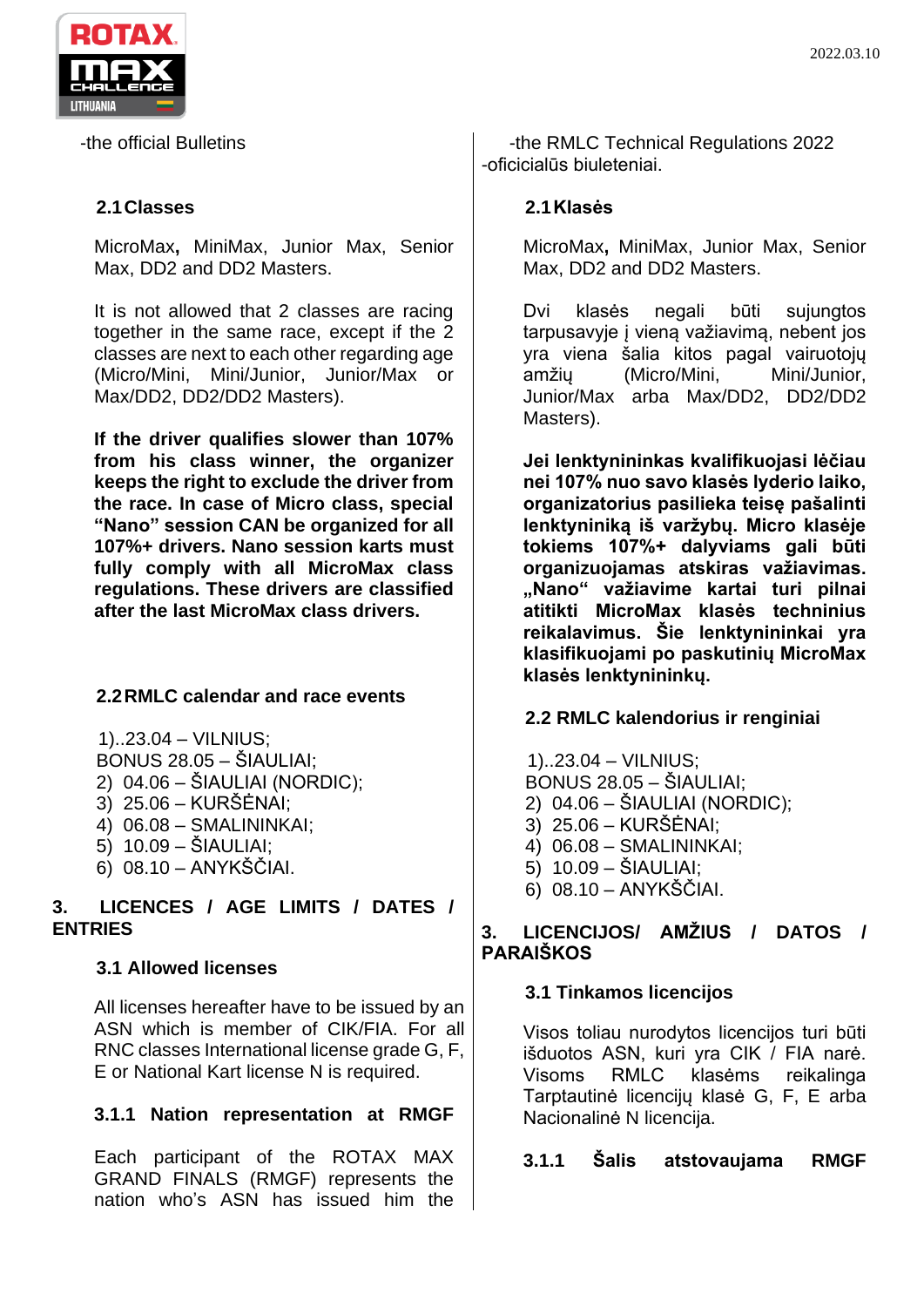



license regardless to which nationality he belongs or in which country he has qualified.

### **3.2 Age limits**

### **ROTAX MicroMax:**

Age limits: the driver must have his/her 6<sup>th</sup> birthday during the year of event and he/she must have his/her  $12<sup>th</sup>$  birthday after the year of the event.

### **ROTAX MiniMax:**

Age limits: the driver must have his/her 10<sup>th</sup> birthday during the year of event and he/she must have his/her 14<sup>th</sup> birthday after the year of event.

### **ROTAX Junior Max:**

Age limits: the driver must have his/her 12<sup>th</sup> birthday during the year of event and he/she must have his/her 15<sup>th</sup> birthday after the year of the event.

(A driver with 15 years old during the year of the event can participate if he/she holds a valid International G Karting Licence according to Article 3.4.2 of the CIK International Karting Licences for Drivers.

### **ROTAX Senior Max:**

Minimum age: the driver must have his/her 14<sup>th</sup> birthday during the year of the event.

### **ROTAX DD2:**

Minimum age: the driver must have his/her 15<sup>th</sup> birthday during the year of the event.

#### **ROTAX DD2 Masters:**

Minimum age: the driver must have his/her 32nd birthday during **the year of the event**.

Note: In order to participate in the Rotax Max Lithuania Challenge Applicants must hold valid Entrant Licences. Promoter can make an exception for younger drivers only after evaluation of their behavior on the track.

Kiekvienas ROTAX MAX GRAND FINALS (RMGF) dalyvis atstovauja šalį, kuri jam suteikė licenciją nepriklausomai nuo dalyvio tautybės ar šalies, kurioje jis buvo kvalifikuotas.

### **3.2 Amžiaus limitai**

### **ROTAX MicroMax:**

Amžiaus limitas: lenktynininkui šiais metais turi sukakti ne mažiau kaip 6 metai bei 12 gimtadienis turi būti kitais metais.

#### **ROTAX MiniMax:**

Amžiaus limitas: lentynininkui šiais metais turi sukakti ne mažiau kaip 10 metai bei 14 gimtadienis turi būti kitais metais.

### **ROTAX Junior Max:**

Amžiaus limitas: lentynininkui šiais metais turi sukakti ne mažiau kaip 12 metai bei 15 gimtadienis turi būti kitais metais.

(Lenktyninikas gali dalyvauti turėdamas 15 metų jeigu jis turi galiojančią International G Karting Licence pagal Straipsnį 3.4.2 of the CIK International Karting Licences for Drivers.

#### **ROTAX Senior Max:**

Minimalus amžius: lenktynininkui turi šiais metais turi sukakti minimum 14 metų.

#### **ROTAX DD2:**

Minimalus amžius: lenktynininkui turi šiais metais turi sukakti minimum 15 metų.

#### **ROTAX DD2 Masters:**

Minimalus amžius: lenktynininkui turi šiais metais turi sukakti minimum 32 metai.

Pastaba: norint dalyvauti RMLC Pareiškėjai privalo turėti galiojančias licencijas.

Organizatorius gali suteikti teisę varžytis ir jaunesniems dalyviams, įvertinus jų elgesį ir pasiruošimą trasoje.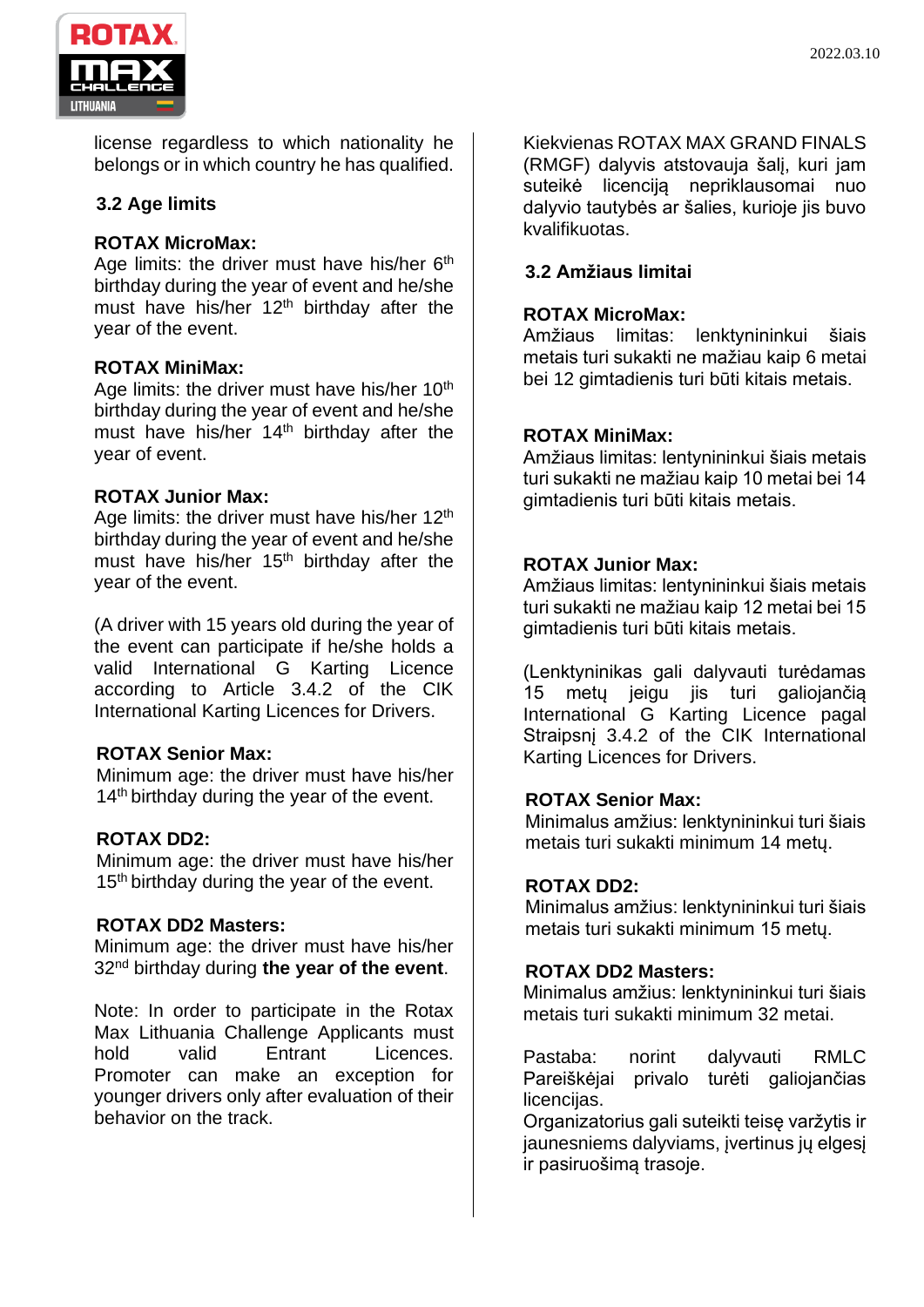

#### **3.2.1 Rotax MicroMax and MiniMax age limits to win ticket to RMCGF**

The age limits for Micromax and Minimax classes may be changed according to regulation of the national ASN of the Grand Finals hosting country.

### **3.3 Information specific to the series and event**

RMLC is organized by Rotax Authorized Distributor in Lithuania LENKTYNIŲ LINIJA, VŠĮ (F. Rimgailos g. 2, Vilnius, e-mail: martynas@lenktyniulinija.lt, phone +370 69336602) together with circuit partners and national ASN.

Information and regulations: [www.rotaxkart.lt](http://www.rotaxkart.lt/) .

Online registration: [www.rotax-ems.com/lit](http://www.rotax-ems.com/lit) Specific information about each event will published on the Supplementary Regulations of each Event of the Series.

### **3.3.1. Entry open and closing date for the events / Free practice**

Online registration for all races opens from 12.04.2022 and closes 4 days before each race - Monday 23:59.

On Wednesday and Thursday before the event there will be a free practice possibility which will be organized by the track owners. Timetable will be announced before each race.

# **3.3.2 Entry fee**

Registration fee for each race is 100 EUR for Micro and Mini categories for race day and 120 eur for all other categories (except Nordic stages) for those drivers who register in time / online registration (section 3.3.1).

Entry fee is paid at the time of online registration.

Late entry administration fee is 40 EUR in each event, if entry accepted.

### **3.2.1 Rotax MicroMax ir MiniMax RMCGF (Rotax Max Challenge Grand Final) amžiaus apribojimai**

Kovai dėl Rotax max didžiojo finalo bilietų, amžius šiose kategorijose gali būti pakeistas pagal tos šalies ASN kurioje vyks RMCGF.

### **3.3 Informacija susijusi su lenktynių serija ir varžybomis**

RMLC yra organizuojamas autorizuoto Rotax atstovo Lietuvoje, LENKTYNIŲ LINIJA, VŠĮ (F. Rimgailos g. 2, Vilnius, email: martynas@lenktyniulinija.lt, phone +370 69336602) kartu su partneriais: trasų valdytojais bei Lietuvos kartingo federacija.

Informacija ir taisyklės: [www.rotaxkart.lt](http://www.rotaxkart.lt/) Registracija: [www.rotax-ems.com/lit](http://www.rotax-ems.com/lit) Specifinė informacija apie kiekvienas varžybas bus paskelbta Papildomuose nuostatuose.

### **3.3.1. Registracijos pradžios ir pabaigos datos**

Registracija į lenktynes atidaroma Balandžio 12 dieną. Išankstinė registracija internete stabdoma likus 4 dienoms iki lenktynių - Pirmadienį 23:59.

Ketvirtadieniais ir penktadieniais prieš lenktynes bus galima treniruotis pagal iš anksto paskelbtą tvarkaraštį.

# **3.3.2 Startinis mokestis**

Kiekvieno etapo išankstinis registracijos mokestis lenktynininkams užsiregistravusiems internetu 100 EUR Micro ir Mini kategorijoms ir 120 EUR visom kitom (išskyrus etapus vykstančius su Nordic cup). Dalyvio mokestis mokamas registruojantis internetu. Neužsiregistravus laiku (pagal 3.3.1) iš anksto taikomas papildomas 40 EUR administravimo mokestis.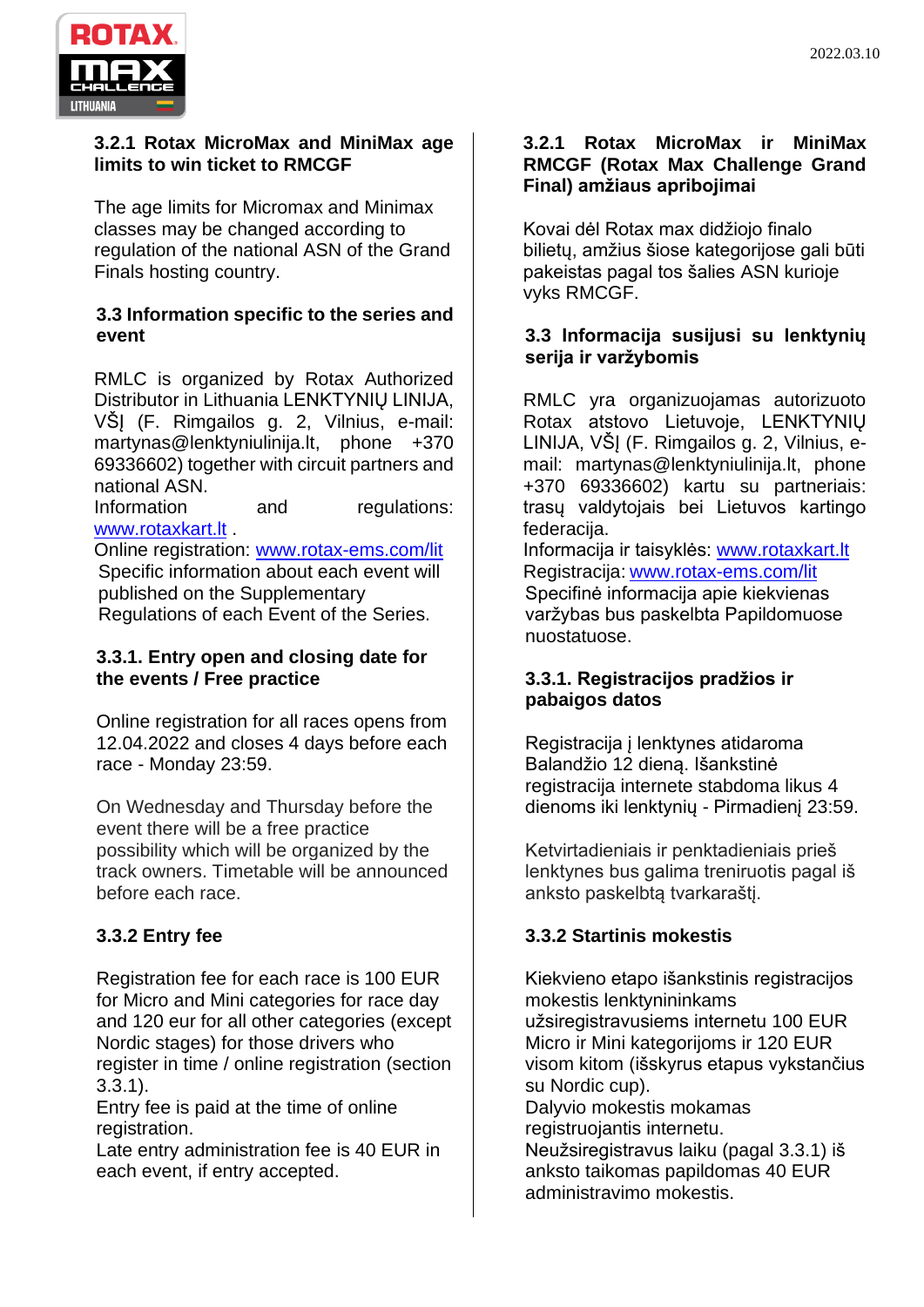

# **3.3.3 Race Event / Event result**

- Each Event of a RMLC consists of a non-qualifying practice, qualifying practice, HEAT1, HEAT2 and Final.
- The distances and duration of races in all classes in RMLC are depending on national regulations and length of racetrack.
- A starting grid of max 34 drivers in all classes.
- Drivers which will be present in the pregrid get points if they are among the best of 15 drivers of HEAT1, HEAT2 and Final (in Nordic events Final1, Final2, Super Final). Drivers which will be excluded (DQ) will get no points from this race.
- Qualification gives position for Heat races and sum of penalty points after H1 and H2 gives position for the Final race. First position gets 0 penalty points, second - 2, third - 3 and so on. In case of same penalty points the driver who had better result in H2 will have better starting position for the Final.
- The Event winner is the Driver who won the Final race.
- In the events held together with Rotax Nordic cup Qualification determines the starting possition for Final1 (Heat1) and Final1 determines starting possition for Final2 (Heat2). The points scored from Final1 and Final2 races gives starting position for the Super Final (Final) race. In case of the same number of points, the higher starting position will be the driver who placed at a higher position in Final2. Round winner is the participant who won the Super Final race.

# **3.3.3 Varžybos / Rezultatai**

- Kiekvienos RMLC varžybos susidaro iš rytinės treniruotės, kvalifikacijos, HEAT1, HEAT2 ir Finalo.
- Distancijų ilgiai ir trukmė priklausys nuo nacionalinių LKF reikalavimų bei kiekvienos trasos ilgio.
- Viename važiavime gali startuoti daugiausiai 34 dalyviai.
- 15 geriausių lenktynininkų startavusių Heat1 ir Heat2, bei Finale gauna taškus. Lenktynininkai, kurie buvo pašalinti (DQ) iš važiavimo, taškų negauna.
- Heat1 ir Heat2 startinė pozicija priklausys nuo kvalifikacijos rezultato, o Finalo startinė pozicija priklausys nuo H1 ir H2 baudos taškų sumos. H1 ir H2 baudos taškai skiriami: Pirma viena 0, antra 2 trečia 3 ir tt. Jei pora ar daugiau dalyvių surinks vienodą taškų skaičių, tuomet geresnę startinę poziciją užims lenktynininkas kurio geresnis rezultatas buvo H2 važiavime.
- Lenktynių nugalėtojas yra lenktynininkas laimėjęs Finalinį važiavimą.
- Etapuose vyksiančiuose su Rotax Nordic Cup Finalo1 (Heat1) startinė pozicija priklauso nuo Kvalifikacijos, o Finalo2 (Heat2) nuo pozicijos pirmajame finale. Finalų 1 ir 2 taškų suma nulemia startinę poziciją Super Finale. Jei du ar daugiau lenktynininkų surinktų vienodą taškų skaičių iš aukštesnės pozicijos startuos lenktynininkas finišavęs geresnėje pozicijoje Finale 2. Etapo nugalėtojas yra lenktynininkas laimėjęs paskutinį finalinį važiavimą.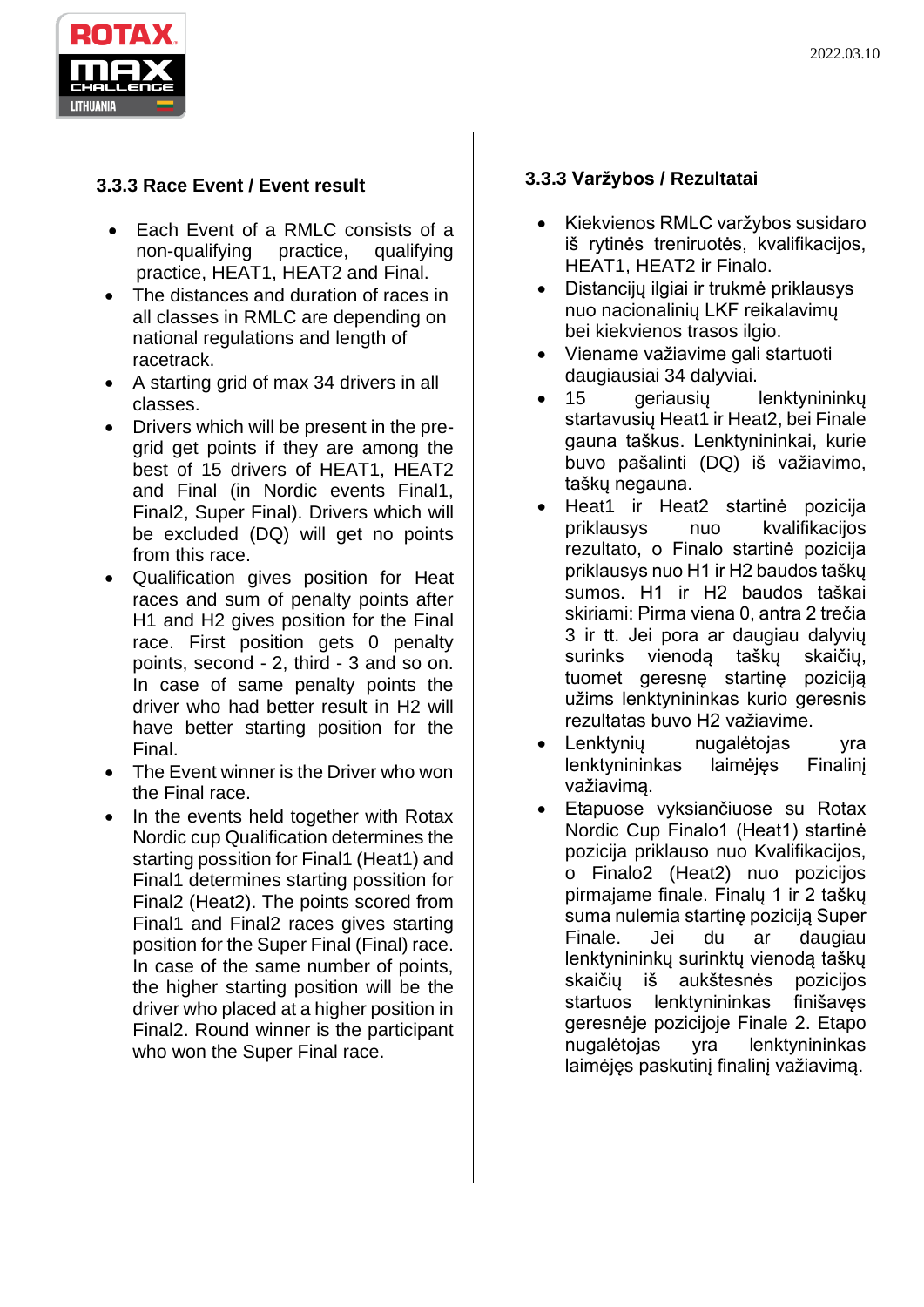

| Pla<br>ce               | Quali<br>points | HEAT1<br>$\sqrt{ }$<br>HEAT2 | Final points            |
|-------------------------|-----------------|------------------------------|-------------------------|
| $\mathbf{1}$            | 3               | 15                           | 25                      |
| $\overline{2}$          | $\overline{2}$  | 14                           | 20                      |
| $\overline{3}$          | 1               | 13                           | 16                      |
| $\overline{\mathbf{4}}$ |                 | 12                           | 13                      |
| $\mathbf 5$             |                 | 11                           | 11                      |
| 6                       |                 | 10                           | 10                      |
| $\overline{7}$          |                 | 9                            | 9                       |
| 8                       |                 | 8                            | 8                       |
| 9                       |                 | $\overline{7}$               | 7                       |
| 10                      |                 | 6                            | 6                       |
| 11                      |                 | 5                            | 5                       |
| 12                      |                 | 4                            | 4                       |
| 13                      |                 | 3                            | 3                       |
| $\overline{14}$         |                 | $\overline{\mathbf{c}}$      | $\overline{\mathbf{c}}$ |
| $\overline{15}$         |                 | 1                            | 1                       |

# **4. POINT SCORE / PRIZES AND AWARDS**

### **4.1 Point score**

Points achieved at Qualification, Heat 1, Hear 2 and Final (Nordic events Final 1, Final 2 and Super Final) of a race events count towards the overall score (see also 3.3.3).

# **4.2. Overall score**

The final season ranking of the Rotax Max Lithuania Challenge will be the sum of Qualification, Heat 1, Heat 2 and Final points. Worst Heat1, Heat2 and Final races will be excluded. Qualification bonus points cannot be excluded.

In case of 2 or more drivers finishing the season with the same number of points, the higher place in the championship will be awarded to:

- the holder of the greatest number of first places in Final races;

- if the number of first places is the same, the holder of the greatest number of second places in Final races and so on until a winner emerges;

- if this procedure fails to produce a result, BRP-ROTAX will nominate the winner according to such criteria as it deems fit.

| Pla            | Quali<br>points | HEAT <sub>1</sub><br>$\sqrt{ }$<br>HEAT2 | Final points   |
|----------------|-----------------|------------------------------------------|----------------|
| ce             |                 |                                          |                |
| 1              | 3               | 15                                       | 25             |
| $\overline{2}$ | $\overline{2}$  | 14                                       | 20             |
| 3              | 1               | 13                                       | 16             |
| 4              |                 | 12                                       | 13             |
| 5              |                 | 11                                       | 11             |
| 6              |                 | 10                                       | 10             |
| $\overline{7}$ |                 | 9                                        | 9              |
| 8              |                 | 8                                        | 8              |
| 9              |                 | $\overline{7}$                           | $\overline{7}$ |
| 10             |                 | 6                                        | 6              |
| 11             |                 | 5                                        | 5              |
| 12             |                 | 4                                        | 4              |
| 13             |                 | 3                                        | 3              |
| 14             |                 | $\overline{2}$                           | $\overline{2}$ |
| 15             |                 | 1                                        | 1              |

# **4. TAŠKAI / PRIZAI IR APDOVANOJIMAI**

### **4.1 Taškai**

Taškai pelnyti Kvalifikacijoje, Heat 1, Heat 2, bei Finale (Nordic renginiuose Final 1, Final 2 and Super Final) yra skaičiuojami bendroje įskaitoje (taip pat žiūrėti 3.3.3).

# **4.2 Bendra įskaita**

Bendra sezono įskaita Rotax max Lithuania challenge varžybose bus vedama sumuojant kvalifikacijos, bei Heat1, Heat2 ir Finalo taškus, atmetant po vieną blogiausius Heat1, Heat2 ir Finalo taškus.

Kvalifikaciniai važiavimai negali būti minusuojami.

Jeigu du ar daugiau lenktynininkų bendroje įskaitoje surenka vienodą taškų skaičių, aukštesnę vietą čempionate užims:

- lenktynininkas turintis didesnį pergalių skaičių Finaliniuose važiavimuose;

- jei pirmų vietų skaičius yra vienodas tuomet žiūrima antrų vietų skaičius Finaliniuose važiavimuose ir taip toliau kol išaiškėja nugalėtojas;

- jei tokiu būdu nustatyti nugalėtojo nepavyks tuomet, BRP-ROTAX nustatys nugalėtoją kaip atrodys tinkamiausia.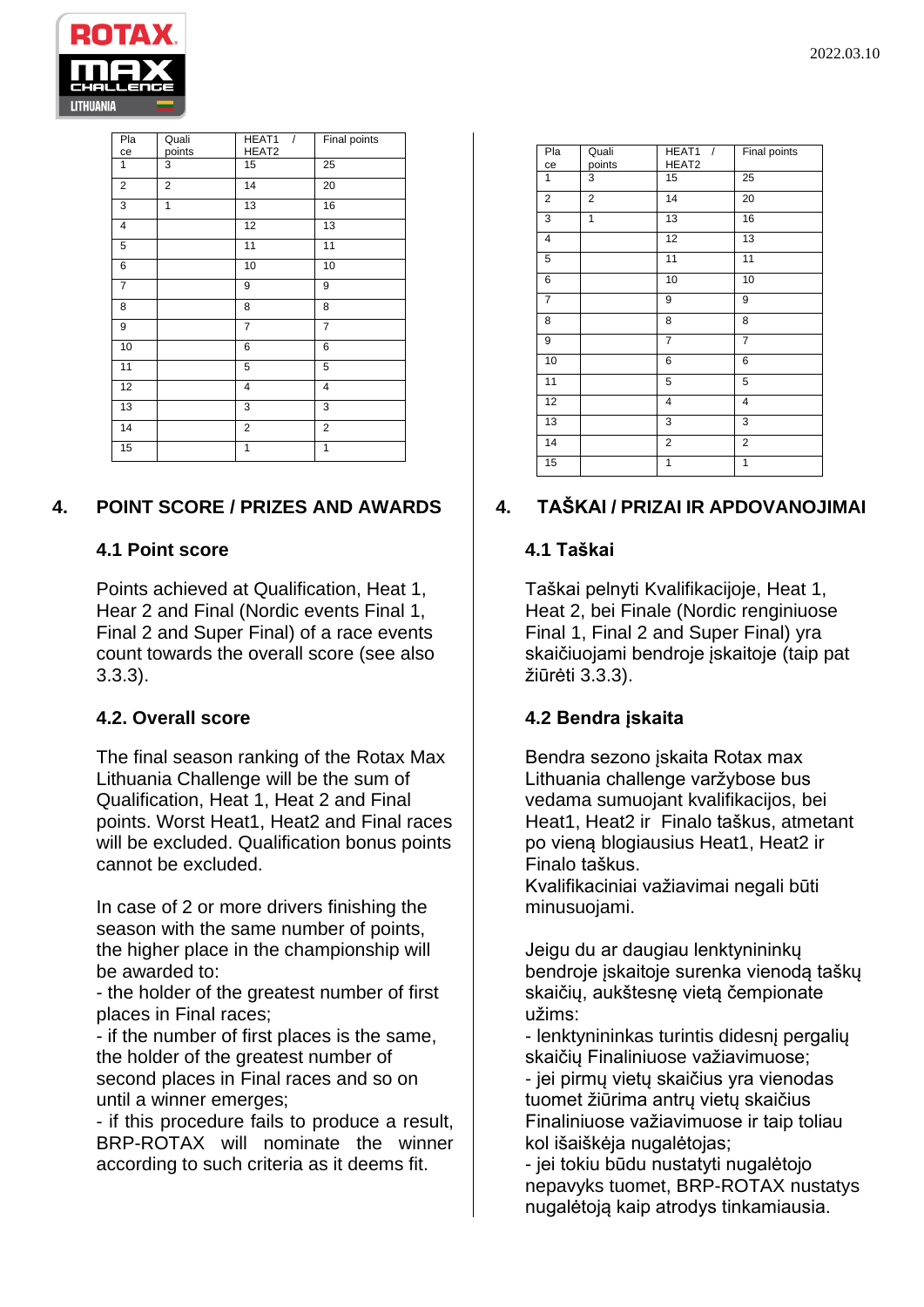

### **4.3. Deduction of points**

If a competitor's final race result is canceled due to bad behavior or fraud ( DQ ), then the outcome of this race will not count as the worst final score deductible.

### **4.4 Awards and RMCGF tickets**

Trophies in all classes per event for first 3 placed drivers of the event results. The Event result will be the position in Final race.

Overall first 3 winners will get trophies and winner of each class will get the awards as follows:

- Rotax Micromax Ticket to 2022 RMCGF
- Rotax Minimax Rotax Engine
- Rotax Junior Rotax Engine.
- Rotax DD2 Ticket to 2022 RMCGF.
- Rotax DD2 Masters will be
- announced later.

- The three best placed will be awarded in all classes.

If the winner can't attend to RMCGF for some reason then the next best driver will attend to RMCGF.

Only drivers holding Estonian, Latvian and Lithuanian drivers licence

qualify to the Rotax Max Challenge Grand Finals 2022.

The participant going to Grand finals must wear national Racing suit and attributes.

### **4.5. Registration for RMGF**

The driver must provide all required data, documents and a portrait photo (in which his face is predominant) latest 31 October 2022 at 10.00 am. After this date any incomplete or late registration, as well as

### **4.3. Taškų atėmimas**

Jei vairuotojas yra diskvalifikuojamas (DQ) dėl blogo elgesio ar sukčiavimo, tuomet toks važiavimas sezono gale negali būti pašalintas kaip blogiausias važiavimas.

### **4.4Apdovanojimai ir RMCGF bilietai**

Kiekvienos klasės 3 nugalėtojai bus apdovanoti taurėmis. Kiekvieno etapo nugalėtojai yra lenktynininkai geriausiai pasirodę Finaliniame važiavime.

Bendros įskaitos kiekvienos klasės 3 nugalėtojai bus apdovanoti taurėmis ir klasės nugalėtojas gaus prizus kaip nurodyta žemiau:

- Rotax Micromax Bilietas į 2022 RMCGF
- Rotax Minimax Rotax variklis
- Rotax Junior Rotax variklis.
- Rotax DD2 Bilietas į 2022 RMCGF
- Rotax DD2 Masters bus paskelbta vėliau.

- Trys nugalėtojai bus apdovanojami visose klasėse.

Jeigu nugalėtojas negali dalyvauti RMCGF tuomet bilietas atitenka sekančiam geriausiam lenktynininkui.

Tik lenktynininkai turintys Lietuvišką, Latvišką ar Estišką licenciją yra kvalifikuojami į Rotax Max Challenge Grand finals 2022.

Dalyvis važiuojantis į Rotax max Grand finals privalo dėvėti nacionalinį kombinezoną ir atributiką.

### **4.5. Registracija į RMGF**

Lenktynininkas turi pateikti visus reikalingus duomenis ir dokumentus bei savo nuotrauką iki Spalio mėnesio 31 dienos 10 val ryto. Po šios datos bet kuri nepilna ar pavėluota registracija kaip ir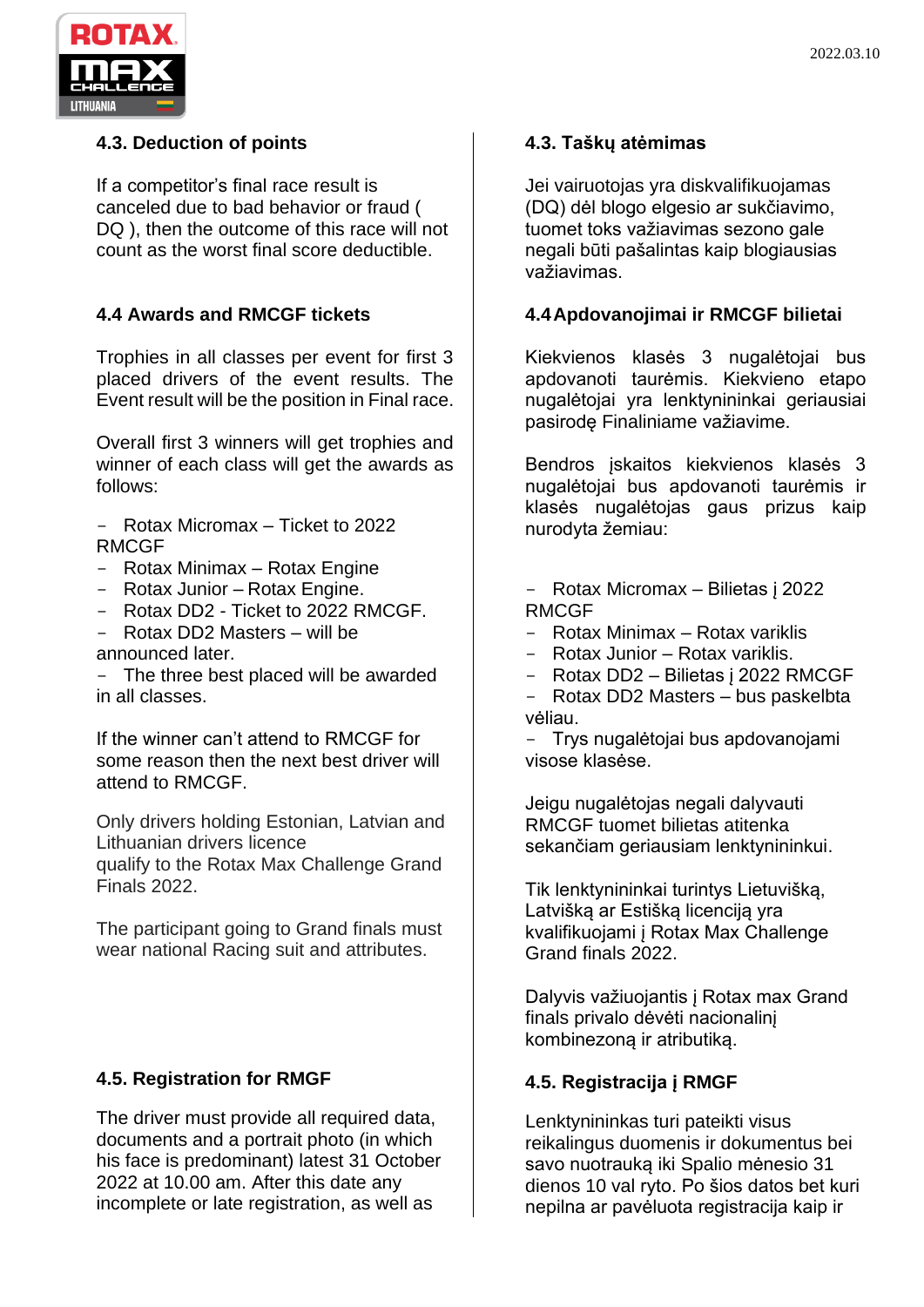

returned seats will be fined with an amount of 500 EUR regardless for whatever reason.

# **4.6. Podium ceremony**

The drivers classified 3rd, 2nd and 1st in the final shall climb on the podium one after the other.

The first 3 competitors must wear their overalls zipped up at prize giving ceremonies.

If caps are supplied by the organiser they must be worn by the drivers during the podium ceremony.

All drivers agree that ROTAX and its sponsors may use photographs or videos of RMLC races (including names and photographs of drivers) for advertising, publicity and public relations purposes.

# **5. MINIMUM WEIGHT**

At all times, the minimum weight for the kart, including driver and all required safety equipment (helmet, overall, gloves etc.) is:

| <b>ROTAX MicroMax</b>    | 105 kg |
|--------------------------|--------|
| <b>ROTAX MiniMax</b>     | 115 kg |
| <b>ROTAX Junior Max</b>  | 145 kg |
| <b>ROTAX MAX Senior</b>  | 160 kg |
| <b>ROTAX DD2</b>         | 170 kg |
| <b>ROTAX DD2 Masters</b> | 180 kg |
|                          |        |

### **6. TIRES**

**6.1**. Race Slick tires must be bought from the competition organizer. They will be handed out only after registration in the track.

**6.2**. Wet tires can be preordered from the competition organizer or purchased in track if available.

Competitor can also use his/her wet tires which were bought from Baltic region official dealers and services (Lithuania, Latvia, Estonia).

**6.3** Warm up on Saturday the tires are free. Scanned race tires can also be used.

**6.4**. Each competitor in MicroMax and MiniMax classes can use maximum 1 set nepanaudoti bilietai bus baudžiami 500 eurų nepriklausomai nuo priežasties.

### **4.6. Apdovanojimai**

Lenktynininkai klasifikuoti 3-ioje, 2-oje ir 1-oje vietose paskutiniame Finale, ant podiumo turi ateiti išvardinta seka.

Nugalėtojai privalo dėvėti tvarkingai užsegtus kombinezonus visos ceremonijos metu.

Privaloma dėvėti rėmėjų kepuraites jei tokias suteikia organizatorius.

Visi dalyviai dalyvaudami renginyje sutinka, ROTAX ir jų rėmėjai gali panaudoti nuotraukas ar video medžiagą iš RMLC lenktynių (tame tarpe vardus ir lenktynininkų nuotraukas) reklamos ar viešinimo tikslais.

### **5.MINIMALI MASĖ**

Bet kuriuo metu minimalus karto svoris su lenktynininku ir pilna ekipiruote turi būti ne mažiau kaip: ROTAX MicroMax 105 kg ROTAX MiniMax 115 kg ROTAX Junior Max 145 kg ROTAX MAX Senior 160 kg ROTAX DD2 170 kg ROTAX DD2 Masters 180 kg

### **6.PADANGOS**

**6.1**. Lenktynėms skirtos Slick tipo padangos privalo būti įsigytos iš lenktynių organizatoriaus. Jos bus išduodamos tik po registracijos sekretoriate.

**6.2**. Lietui skirtos padangos gali būti užsakytos iš anksto arba jeigu jų yra įsigytos iš organizatoriaus trasoje. Dalyvis gali naudoti ir savo lietui skirtas padangas, kurios buvo pirktos pas oficialius Baltijos regiono atstovus ar servisus (Lietuva, Latvija, Estija). **6.3** Apšilimo metu šeštadienį padangos yra laisvos. Galima naudoti ir skanuotas

lenktynėms skirtas padangas.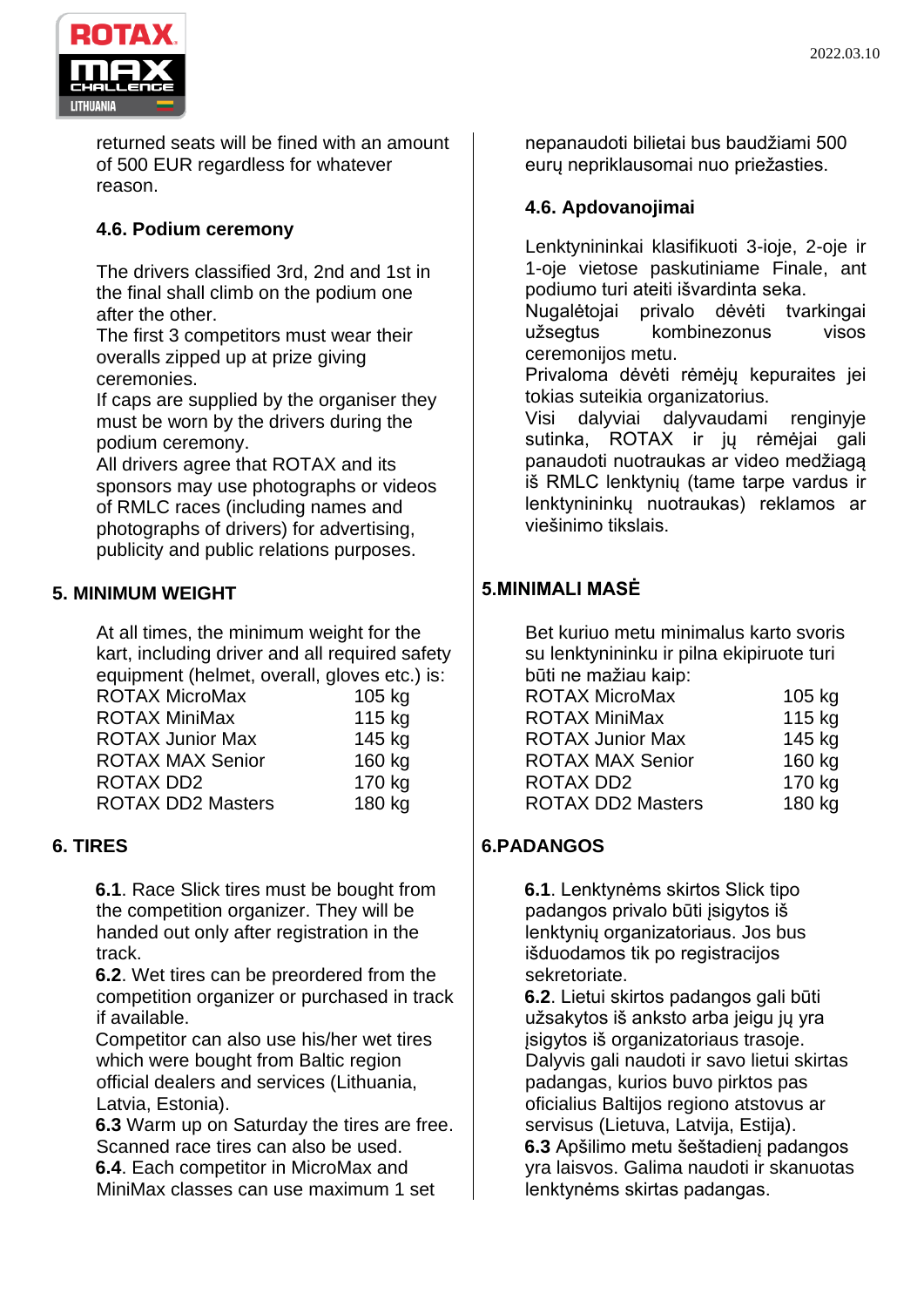

of C-2 tires during the race. It is possible to use the same set of scanned tires for other rounds if they are left dismounted for the organizer for additional fee of 40 EUR per 1 race.

**6**.**5**. Each competitor in Junior, Senior, DD2 and DD2 Masters classes must use 1 set of Mojo tires specially marked or scanned for particular round. It is possible to use the same set of scanned tires for other rounds if they are left dismounted for the organizer for additional fee of 40 EUR per 1 race.

# **6.6. Prices for Mojo race tires:**

These specified prices are for preordered and paid in advance tire sets according to 3.3.1 article Online registration term. For tires bought directly on track, additional 15 eur/set administrative fee is applicable.

Mojo C-2 (1set): **175 Eur** Mojo D-2 (1 set): **200 Eur** Mojo D-5 (1 set): **210 Eur** Mojo CW (1 set): **180 Eur** Mojo W-5 (1 set): **220 Eur**

# **7. RACING NUMBERS**

Racing numbers shall comply with provisions of the CIK-FIA Technical regulations: yellow background and black numbers.

Racing numbers for each category are:

125 Micro MAX 1 to 99; 125 Mini MAX 101 to 199; 125 Junior MAX 201 to 299; 125 Senior MAX 301 to 399; 125 DD2 MAX 401 to 499; 125 DD2 MAX Master 501 to 599; **6.4**. Kiekvienas dalyvis MicroMax and MiniMax klasėse gali naudoti daugiausia vieną C-2 padangų komplektą. Tą patį pažymėtų padangų komplektą dalyvis gali naudoti neribotą varžybų skaičių paliekant numontuotas padangas saugoti organizatoriui už papildomą 40 EUR mokestį kiekvienam etapui. **6**.**5**. Kiekvienas dalyvis Junior, DD2 ir DD2 Masters klasėse privalo naudoti 1 kompektą, toms konkrečioms lenktynėms skanuotų/žymėtų, Mojo padangų. Tą patį pažymėtų padangų komplektą dalyvis gali naudoti neribotą varžybų skaičių paliekant numontuotas padangas saugoti organizatoriui už papildomą 40 EUR mokestį kiekvienam etapui.

# **6.6. Mojo padangų kainos:**

Žemiau nurodytos padangų kainos galioja padangas užsakius ir apmokėjus iš anksto pagal išankstinės registracijos terminus nurodytus 3.3.1 punkte. Padangas perkant trasoje taikomas 15 eur/kompl administravimo mokestis.

Mojo C-2 (1set): **175 Eur** Mojo D-2 (1 set): **200 Eur** Mojo D-5 (1 set): **210 Eur** Mojo CW (1 set): **180 Eur** Mojo W-5 (1 set): **220 Eur**

# **7. STARTINIAI NUMERIAI**

Juodi skaičiai geltoname fone. Skaičiai turi atitikti CIK-FIA Techninių reikalavimų rekomendacijas.

Starto numeriai kiekvienai kategorijai yra:

125 Micro MAX 1 – 99; 125 Mini MAX 100 – 199; 125 Junior MAX 201 – 299; 125 Senior MAX 301 to 399; 125 DD2 MAX 401 – 499; 125 DD2 MAX Master 501 – 599;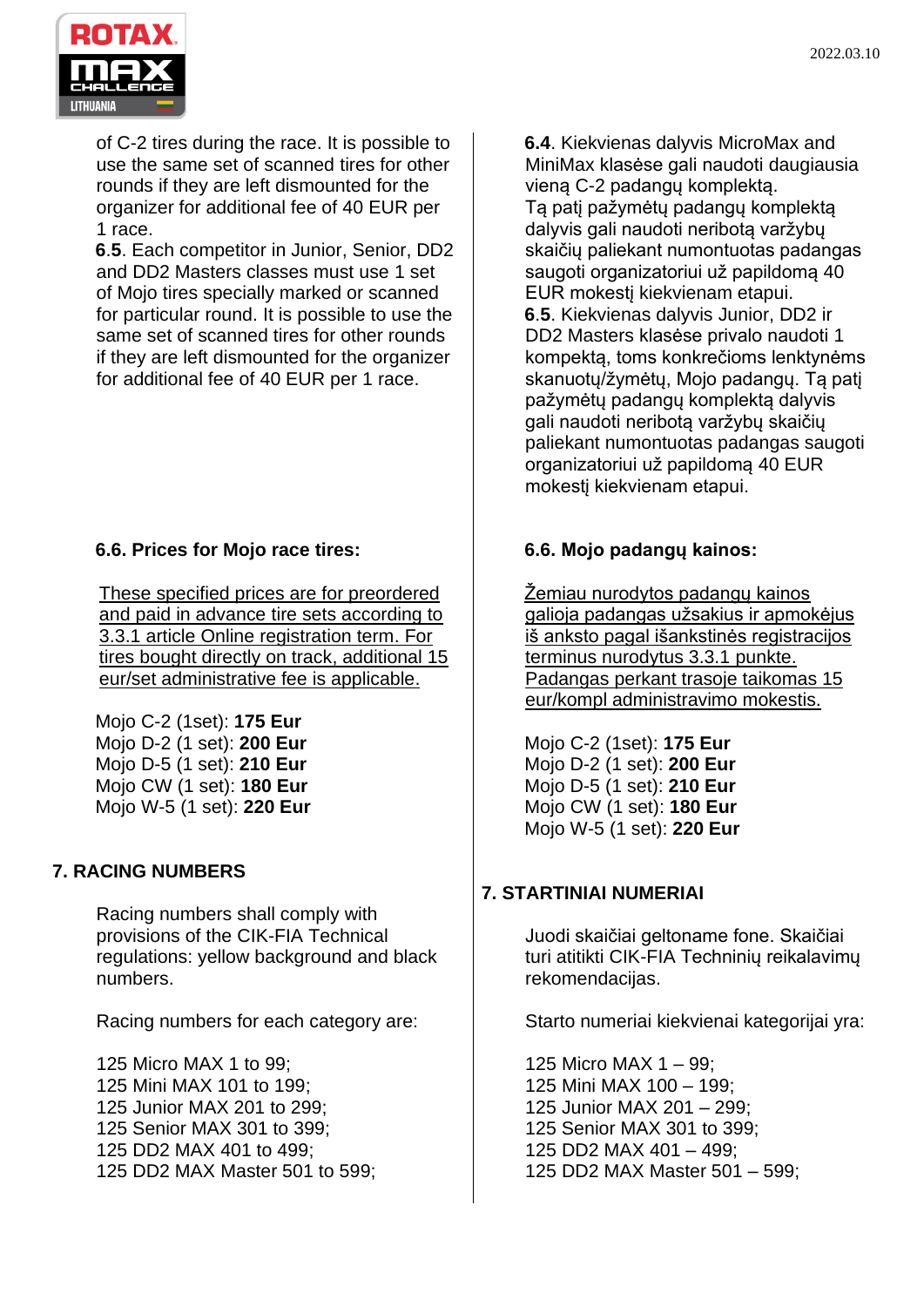

All karts must have visible, at all time during the event, the four starting numbers (one on the back, one on the front, and one on each side of the kart). Driver will not be allowed to enter the Servicing Park without all the racing numbers present on the kart in a good condition.

# **8.STARTING PROCEDURE**

According to supplementary regulations or information given during Drivers Briefing.

### **9.ADVERTISING ON KARTS**

Sponsor stickers supplied by the race organizer are optional to be placed on all karts participating in the RMLC events according to the supplementary regulations for each event.

National organizer can declare them mandatory by offering an appropriate compensation in return for the advertising. This has to be clearly described in an appendix to the national sporting regulations.

### **10. SERVICING PARK**

Only ONE driver per kart and ONE mechanic is allowed in "Servicing Parks" and only with proven passes (if they are used). No karts / persons are allowed to enter "Servicing Park" with any liquids (except water in clear transparent plastic bottles, for drinking purposes).

### **11. PRE-GRID**

**11.1** The pre-grid gate closes **5** minutes before race time. Any kart which has not taken its position on the pre-grid at that moment will not be allowed to do so, except under exceptional circumstances left to the discretion of the clerk of the course.

**11.2** Mechanics must clear the pre-grid immediately.

Viso renginio metu visi ant karto esantys numeriai turi būti aiškiai matomi (vienas gale, vienas priekyje bei po vieną abiejose karto pusėse). Lenktynininkas negalės patekti į Uždarą parką jei numeriai bus apgadinti ar prastai įžiūrimi.

### **8. STARTO PROCEDŪRA**

Pagal papildomus nuostatus arba informaciją Brifingo metu.

### **9. REKLAMA ANT KARTŲ**

Organizatoriaus išduotus lipdukus galima užklijuoti ant visų kartų dalyvaujančių RMLC lenktynėse pagal papildomus nuostatus kiekvienam etapui.

Nacionalinis organizatorius gali paskelbti privalomus partneriu lipdukus pasiūlydamas tinkamą kompensaciją. Tai turi būti aiškiai apibrėžta nacionalinėse taisyklėse ar jų priede.

# **10. UŽDARAS PARKAS**

Tik VIENAS lenktynininkas ir VIENAS mechanikas kartu su kartu yra įleidžiami į uždarą parką ir tik su atitinkamais leidimais (jei tokie išduodami). Į uždarą parką draudžiama įvežti/įnešti bet kokius skysčius (išskyrus geriamą vandenį skaidriame permatomame plastikiniame butelvie).

# **11. PRIEŠSTARTINĖ ZONA**

**11.1** Priešstartinės zonos vartai uždaromi likus **5** minutėms iki važiavimo. Bet kuris kartas kuris kartas kuris iki to laiko nepateko į priešstartinę zoną nebus ten įleistas, nebent varžybų vadovas nuspręstų kitaip.

**11.2** Mechanikai turi nedelsiant palikti priešstartinę zoną.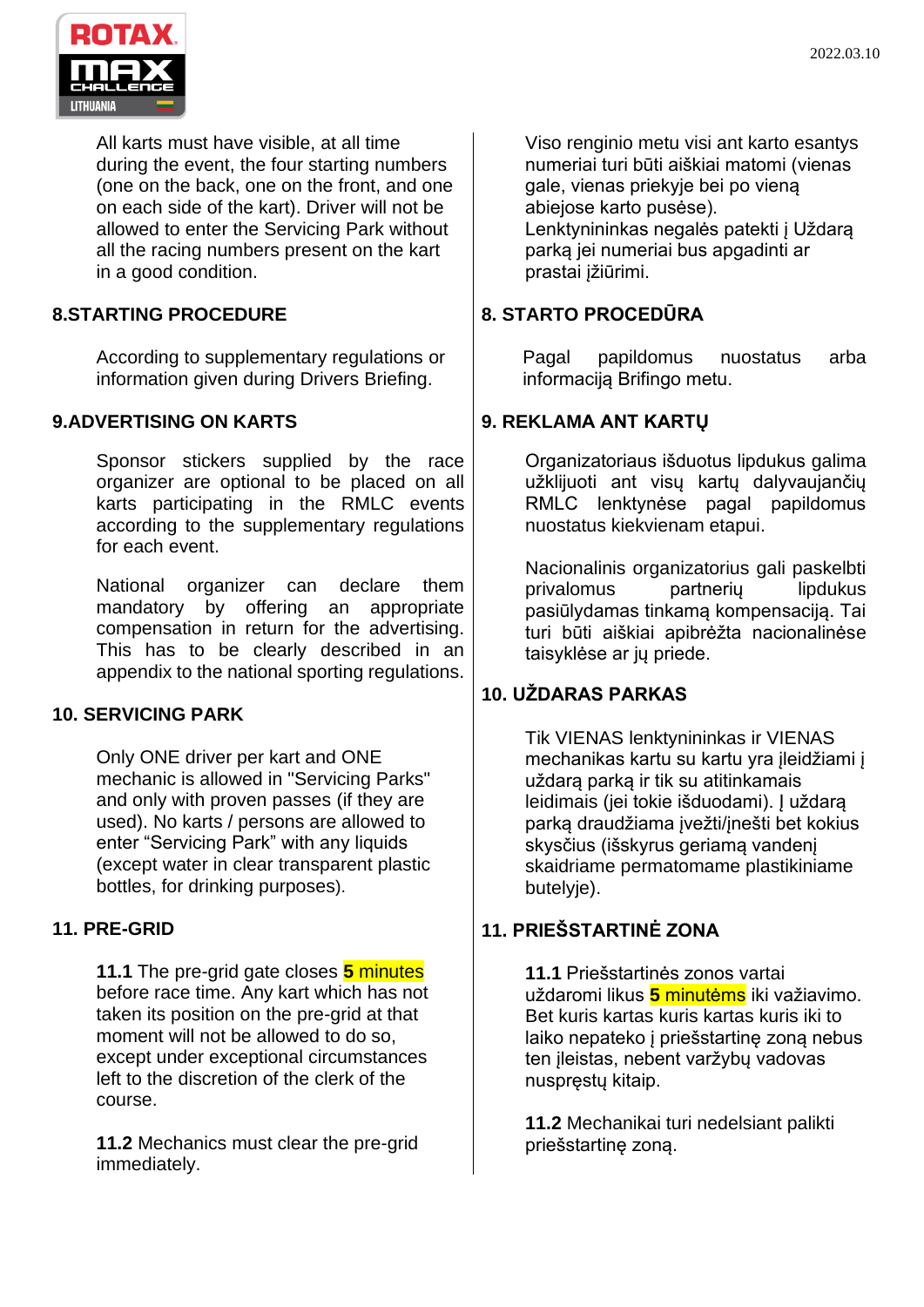

**11.3** Karts on the pre-grid must be ready to race, all further work and or adjustment (with the exception of tire pressure) to the kart on the pre-grid is strictly forbidden – NO TOOLS!

**11.4** Any kart which needs mechanical assistance to start must do so at the rear of the grid and remain at the rear until after the race start respective the number of formation laps.

**11.5** Karts on the pre-grid are prohibited to return to the service park.

**11.6** During qualifying should a driver require assistant after the "30-second" signal in the timed qualification the 2 best laps will be annulled.

# **12. SCALE / WEIGHING PROCEDURE**

**12.1** The scale of the day will be located in the "Servicing Park". This scale is the ONLY one which will be officially used and counted. The scale will be available from the first non-qualifying session.

**12.2** Driver needs to stand on the scale

**12.3** Drinking water from a clear plastic bottle is allowed in the servicing park before weighing, however any driver pouring water over his/her head and race overall will be penalized with 1 (one) additional KG on the weight of kart and driver (i.e. Junior  $145 + 1 = 146$ )

# **13. PROTEST AND APPEALS**

The right to protest lies only with the entrants. Protests and/or appeals must be in accordance with Article 13 and 15 of the International Sporting Code.

- Amount of the Protest fee: 500€

- Amount of the Appeal fee: 3000€.

**11.3** Kartai esantys priešstartinėje zonoje turi būti paruošti lenktynėms. Bet koks karto reguliavimas yra draudžiamas (išskyrus padangų slėgio nustatymus) – Jokių įrankių priešstartinėje zonoje!

**11.4** Bet kuris kartas kuriam reikia mechaninės pagalbos užkūrimui, privalo tai daryti rikiuotės gale ir likti ten iki starto.

**11.5** Kartą įstūmus į priešstartinę zoną, nebegalima grįžti atgal į uždarą parką.

**11.6** Jei kvalifikacijos metu lenktynininkui prireiks pagalbos po "30-sekundžių" signalo, tuomet 2 geriausi ratai bus anuliuoti.

# **12. SVĖRIMO PROCEDŪRA**

**12.1** Svarstyklės bus pastatytos serviso zonoje. Tos vienintelės svarstyklės bus skirtos svėrimo procedūrai atlikti. Jos bus pastatytos nuo rytinės treniruotės.

**12.2** Lenktynininkas turi atsistoti ant svarstyklių.

**12.3** Po finišo lenktynininkas gali atsigerti vandens iš skaidraus permatomo vandens butelio prieš svėrimo procedūrą. Tačiau pilant vandenį ant savęs ar ekipiruotės bus nubaustas papildomu 1 (vienu) kilogramu prie limito (pvz Junior  $145 + 1 = 146$ 

# **13. PROTESTAI IR APELIACIJOS**

Teisę teikti protestą turi tiktai pareiškėjas. Protestus ir apeliacijas privaloma teikti pagal Tarptautinio sporto kodo 13 ir 15 straipsnio reikalavimus.

- Protesto mokestis: 500€
- Apeliacijos mokestis: 3000€.
- Tarptautinės apeliacijos mokestis (FIA): 6.000€.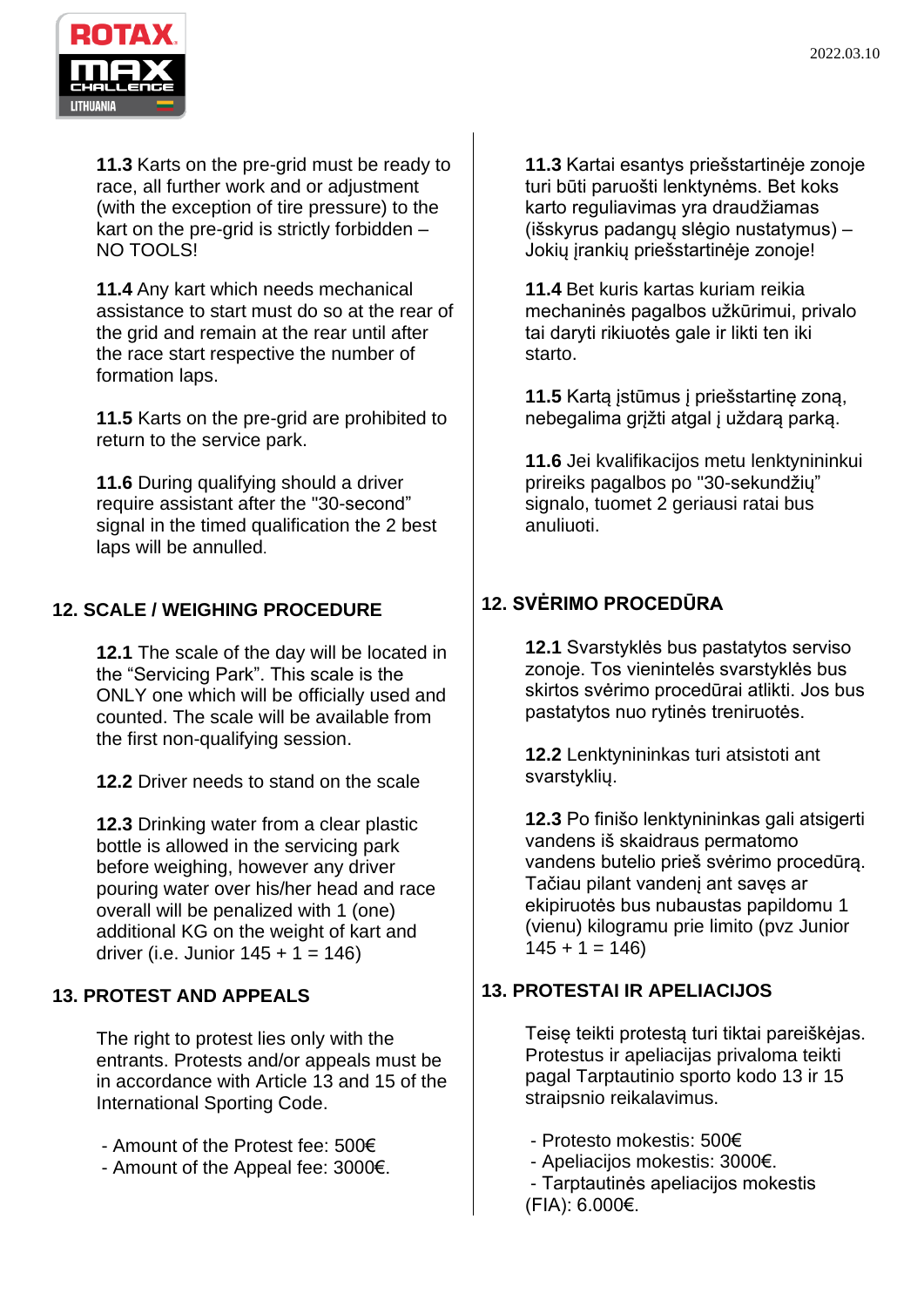

- Amount of the international Appeal fee (FIA): 6.000€.

The right to protest lies only with entrants. They must be presented in writing to the clerk of the course or to his deputy within 30 minutes after the posting of the results of the qualifying practice and qualifying heats (including the second chance heat), as well as of the races of the final phase. They shall be accompanied by the fee provided for by the ASN as indicated in the supplementary regulations.

The deposit may be paid in the currency of the organizing or as defined in the supplementary regulations.

In the absence of the clerk of the course or of his deputy, they shall be addressed to the stewards of the event or to one of them.

In accordance with Article 12.2.4 of the International Sporting Code, time penalties imposed by the Panel of Stewards for infringements of the regulations are not susceptible to appeal.

# **14. PADDOCK RULES**

A Paddock Observer will be appointed as a Judge of Fact in respect of the following paddock rules:

Starting of engines is only allowed in the Servicing Park and engines may only be run there for a maximum of 5 seconds. A driver starting an engine outside this area, or exceeding the permitted running time, will be penalized with a fine of 150€. A second offence may lead to exclusion.

It is strictly forbidden to smoke or to use any device which risks provoking fire in the Paddock area, the Servicing Parks, the Parc Ferme, the Assembly Area, on the starting grid or on the track (along the course). Offenders, including Officials, will be penalized by a fine of 125  $\epsilon$  and may be asked to leave the circuit.

Teisę teikti protestą turi tik pareiškėjas. Protestas pateikiamas raštu varžybų vadovui arba jo atstovui per 30 minučių po rezultatų paskelbimo. Protesto teikimo metu privaloma sumokėti ir protesto mokestį, kurį nustato ASN, kaip nurodyta papildomuose nuostatuose.

Depozitas sumokamas papildomuose nuostatuose nurodyta valiuta.

Jeigu protesto negali priimti varžybų vadovas tuomet jis teikiamas vienam iš teisėjų.

Pagal tarptautinio sporto kodekso 12.2.4 straipsnį, laiko nuobaudos skirtos teisėjų kolegijos negali būti apeliuojamos.

# **14. PADDOCK (dalyvių parko) TAISYKLĖS**

"Paddock" stebėtojas bus paskirtas fakto teisėju dėl šių Paddock taisyklių:

Variklių paleidimas leidžiamas tik techninės priežiūros parke, o varikliai gali veikti ne ilgiau kaip 5 sekundes. Vairuotojas, kuris užveda variklį už šios srities ribų arba viršija leistiną veikimo laiką, bus baudžiamas 150 eurų bauda. Antrasis pažeidimas šalina iš lenktynių.

Draudžiama rūkyti ar naudoti bet kokį prietaisa, kuris gali sukelti gaisra "Paddock" zonoje, aptarnavimo parkuose, "Parc Ferme", starto zonoje ar pačioje trasoje bei prie jos. Pažeidėjai, įskaitant pareigūnus, bus nubausti 125 eurų bauda ir gali būti išprašyti iš trasos. Draudžiama kepti Paddocke, išskyrus gavus specialų Organizatoriaus leidimą.

Vaikus jaunesnius nei 7 metai privaloma lydėti suaugusiems. Gyvūnus privaloma vesti su pavadžiu.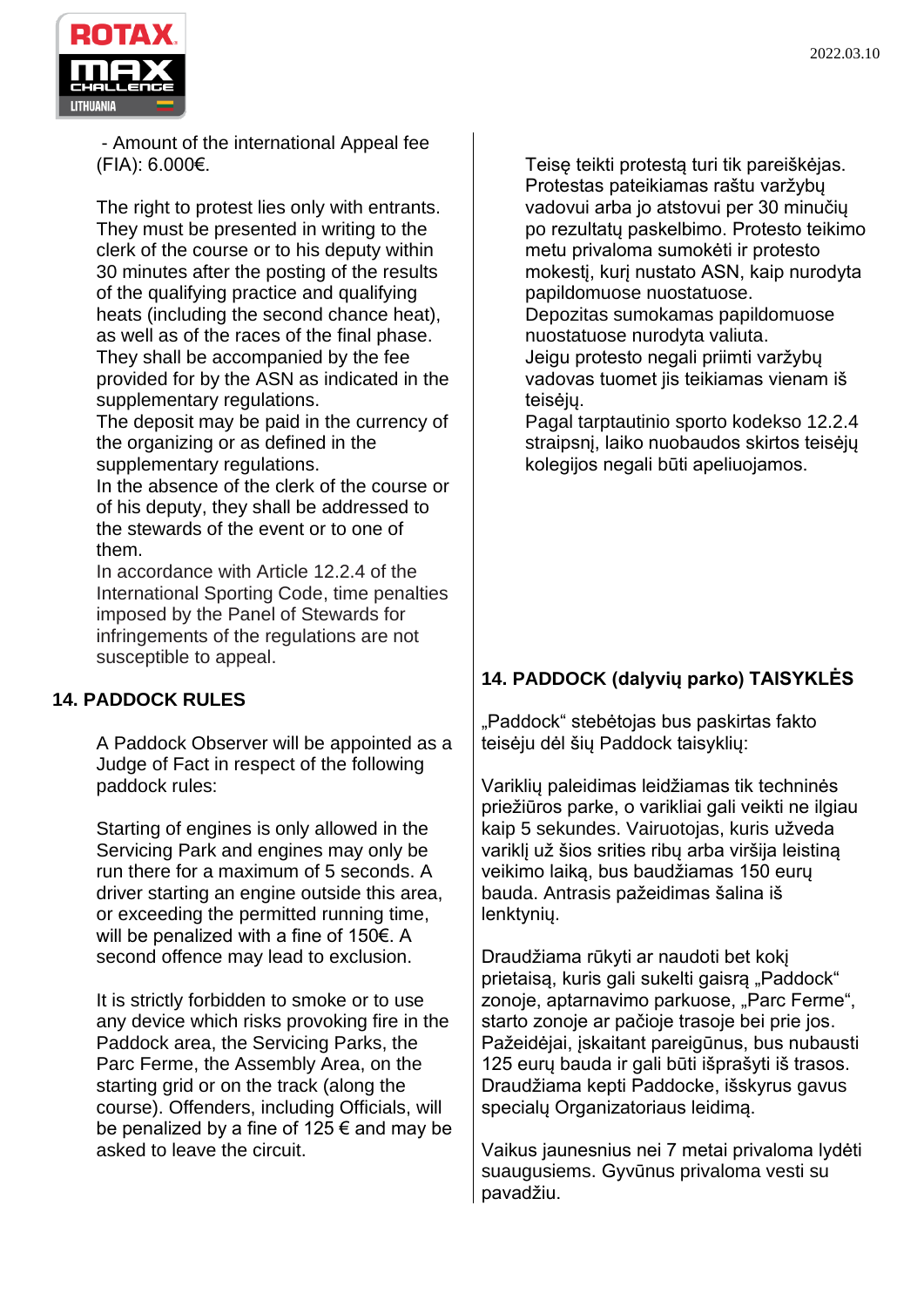

It is forbidden to cook in the Paddock, except with a special authorization from the Organizer.

Children under 7 years old who are not permanently accompanied will not be admitted in the Paddock Area. Animals who are not kept on a leash will not be authorized on the location.

It is forbidden to use motorized vehicles (except authorized by the Organizer) such as mini- motorcycles, scooters etc., in the Paddock Area under the pain of exclusion.

# **15. FIRE EXTINGUISHERS**

For safety reasons each team must have at least 5 kg fire extinguisher inside the tent in a visible place.

# **16. CODE OF CONDUCT FOR DRIVERS**

- All participants must play within the rules and respect race officials and their decisions.
- All participants must respect the rights, dignity and value of their fellow participants regardless of gender, ability, physical appearance, cultural background or religion.
- All participants must encourage and take responsibility for their actions at all times.
- All participants must ensure their equipment is safe and race worthy, prior to taking part in training, testing or race events. Only approved race wear (e.g.: helmet, gloves, race boots and suit) to be used by the driver, according to the regulations.
- It is the participant's own responsibility to identify and measure his/her own skill level against his/her competitors, and take responsibility for the risks associated with training, testing and or racing. It should be noted that a basic level of competence is required.
- It is the participant's responsibility to declare, prior to any participation in training, testing or racing, of any medical

Draudžiama naudoti motorizuotas transporto priemones (išskyrus leistus Organizatoriaus), pvz mini motociklus, motorolerius ir pan.

# **15. GESINTUVAI**

Saugos sumetimais kiekviena komanda privalo turėti bent 5 kg gesintuvą savo palapinėje gerai matomoje vietoje.

### **16. LENKTYNININKŲ ELGESIO KODEKSAS**

• Visi dalyviai privalo laikytis taisyklių ir gerbti lenktynių pareigūnus bei jų sprendimus.

• Visi dalyviai turi gerbti savo kolegų dalyvių teises, orumą ir vertinti savo bendražygius, nepriklausomai nuo lyties, sugebėjimų, fizinės išvaizdos, kultūrinės kilmės ar religijos.

• Visi dalyviai visada turi prisiimti atsakomybę už savo veiksmus.

• Prieš dalyvaujant treniruotėse, bandymuose ar lenktynėse, visi dalyviai privalo užtikrinti, kad jų įranga būtų saugi ir tinkama lenktynėms. Tik patvirtinta ekipiruotė (pvz., Šalmas, pirštinės, batai ir kostiumas) gali būti naudojami.

• Dalyvio atsakomybė yra nustatyti ir įvertinti savo įgūdžius ir lygį tarp konkurentų ir prisiimti atsakomybę už riziką, susijusią su mokymusi, testavimu ir lenktynėmis. Pažymėtina, kad reikalingas bazinis kompetencijos lygis.

• Dalyvio atsakomybė yra pranešti iš anksto prieš dalyvaujant mokymuose, bandymuose ar lenktynėse, apie medicininę būklę ar vaistus, kurie gali būti svarbūs avarijos atveju.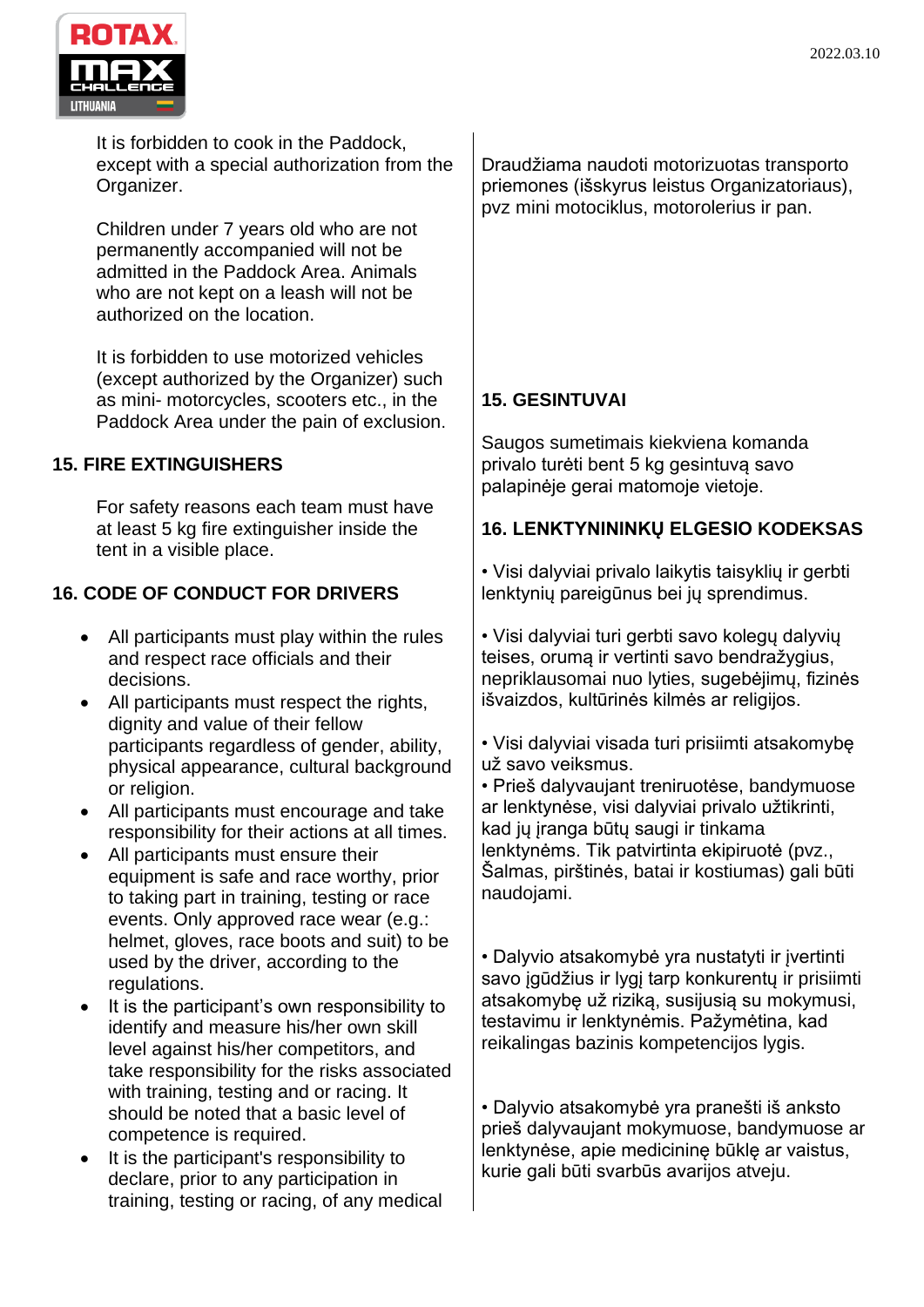

condition or medication required that might be relevant in the event of an emergency.

- All participants are required to display courtesy and etiquette to other members and participants in training, testing and race events. Any disputes or problems that may arise during an event must be addressed in a respectful manner, to the correct person (official) at the event.
- The safety of children within the sport is a priority. Knowledge of the code of ethics surrounding care of children in sports will be promoted and encouraged. It is the participant's own responsibility to ensure the safety of children at training, testing or racing events.
- When taking part in any event, it is the responsibility of the driver to take the time to read and fully understand the posted rules, regulations and conditions for said event prior to start time, thus eliminating unnecessary delays at the beginning of the event. Requests for clarification of these rules, regulations or conditions, should be asked in the drivers meeting held before each event.
- All participants must have respect for the environment and the surrounding inhabitants. Responsibility must be taken to reduce excessive noise and keep all areas that are used as clean and pollution free as possible.
- All participants must respect that drugs and alcohol are strictly prohibited at training, testing and races. It is an offence and will not be tolerated. Offenders will be excluded from the event and face further disciplinary action.
- Any abusive comments on social media (Facebook, Twitter etc.) between teams, competitors, officials, organizers, or any person associated with ROTAX, will be held responsible and liable for their actions.
- Taking part of awards ceremony is compulsory for drivers who achieved a podium place finish. Drivers are required to wear their racing suit at the awards ceremony. The penalty for not taking part

• Visi dalyviai privalo parodyti mandagumą ir etiketą kitiems nariams ir dalyviams mokymuose, bandymuose ir lenktynių renginiuose. Bet kokie ginčai ar problemos, galintys kilti lenktynių metu, privalo būti pagarbiai adresuojami, teisingam asmeniui (pareigūnui).

• Vaikų saugumas sporto srityje yra prioritetas. Bus skatinama ir skatinama žinoti apie vaikų globos sporto etikos kodeksą. Dalyvio atsakomybė yra užtikrinti vaikų saugumą mokymo, testavimo ar lenktynių renginiuose.

•Dalyvaujant bet kokiame renginyje tai yra lenktynininko atsakomybė skirti laiko ir susipažint su paskelbtomis renginio taisyklėmis prieš jo pradžią. Tokiu atveju pavyks sutaupyti nereikalingą laiko gaišimą prieš renginį. Prašymai išaiškinti taisykles gali būti pateikti per vairuotojų susirinkimą prieš kiekvieną renginį.

• Visi dalyviai turi gerbti aplinką ir aplinkinius gyventojus. Turi būti imtasi atsakomybės sumažinti pernelyg didelį triukšmą ir išlaikyti visas sritis, kurios naudojamos kiek įmanoma švaresnes.

• Alkoholis ir narkotinės medžiagos yra griežtai draudžiamos. Pažeidėjai bus šalinami iš lenktynių ir gali sulaukti papildomų sankcijų.

• Bet kokie komentarai socialinėje erdvėje ("Facebook", "Twitter" ir kt.) tarp komandų, konkurentų, pareigūnų, organizatorių ar bet kurio kito asmens, susijusio su ROTAX, privalės atsakyti už savo veiksmus.

• Dalyvavimas apdovanojimų ceremonijoje yra privalomas vairuotojams, užėmusiems podiumo vietas. Vairuotojai privalo dėvėti lenktynių kostiumą apdovanojimų ceremonijoje. Bauda už nedalyvavimą apdovanojimo ceremonijoje arba be lenktynių kostiumo yra 100 eurų.